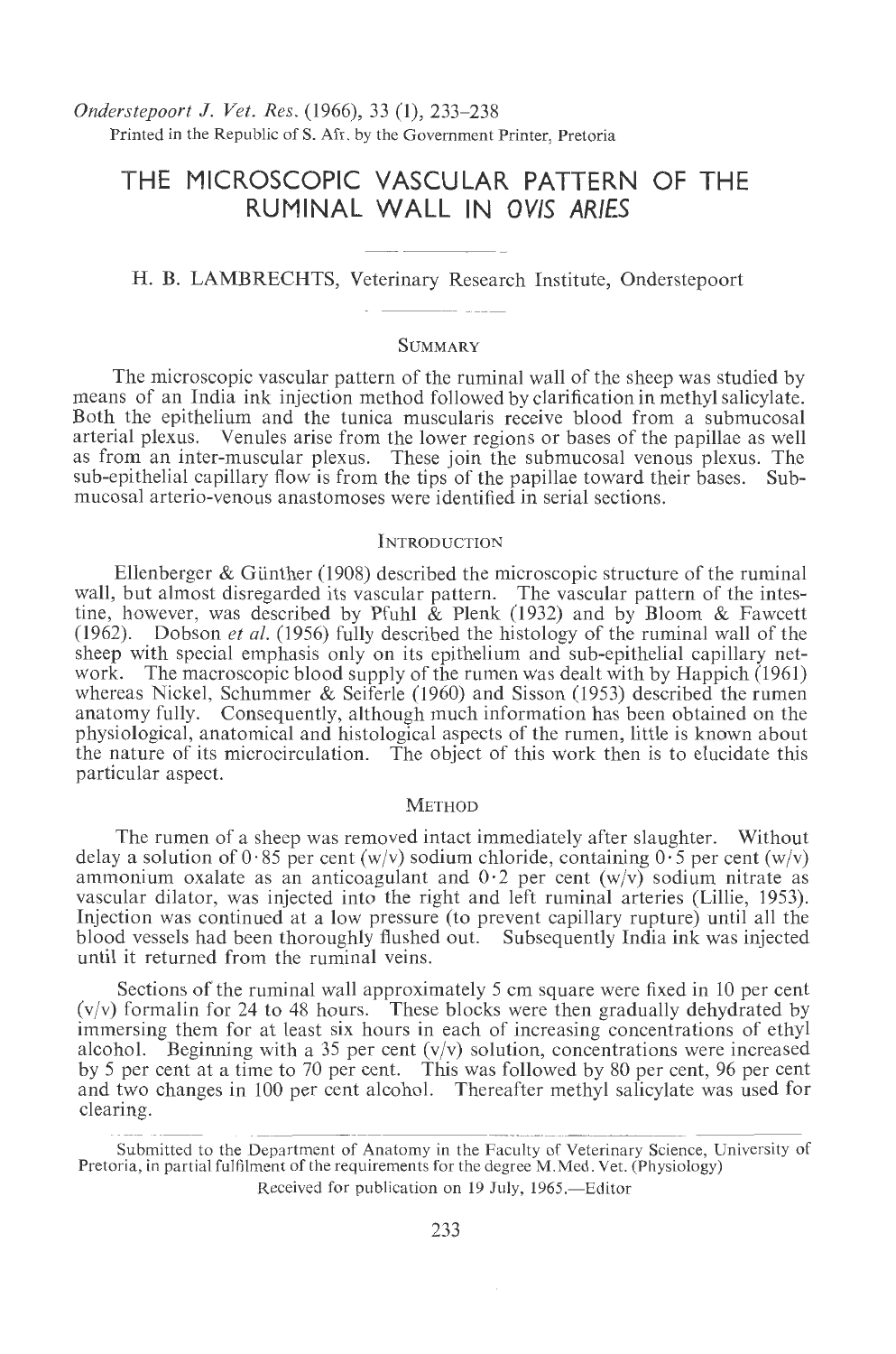## MICROSCOPIC VASCULAR PATTERN OF THE RUMINAL WALL lN *OVJS ARIES*

Vertical sections were subsequently prepared, approximately  $0.5$  mm thick, and mounted in methyl salicylate. Horizontal sections of approximately one cm<sup>2</sup> were similarly mounted. Camera Iucida drawings proved more suitable than photographs for obtaining greater focal depth.

Serial sections at  $15\mu$  were prepared and stained with haematoxylin and eosin to establish the presence of arterio-venous anastomoses.

#### **OBSERVATIONS**

The large, macroscopically visible blood vessels are situated just below the serosa in the longitudinal and coronary grooves of the rumen. While macroscopically still visible, they are seen to penetrate the tunica muscularis at markedly thinner areas. At the junction of the inner and outer layers of the tunica muscularis, these larger vessels give rise to small radicles.

On reaching the submucosa the arteries form a plexus in its deeper regions, next to the inner muscular layer. From this plexus arteries branch off towards the epithelium as well as to the tunica muscularis. The epithelial arteries have a characteristic arrangement. A single artery is found passing up the centre of a papilla. At its tip it passes into the capillary plexus which is characteristic in that it forms a long-meshed network arranged parallel to the long axis of the papilla with shorter cross connections (Fig. 3). This follows the general plan of the " propria! protrusions " arranged as longitudinal grooves and ridges interlocking with those of the epithelium. (The term " propria! protrusions " is used here to indicate the papillary body, homologue to the dermal papillae of the skin. Such a term is deemed necessary to avoid confusion with the term papillae, as the structures in the rumen are commonly known.) The capillaries, therefore, lie mainly in the sub-epithelial connective tissue.

The capillary plexus between papillae is in the form of a round-meshed network conforming to the patterns of the proprial protrusions at these sites.

Arteries from the submucosal plexus penetrate the inner muscle layer to form a plexus between the two layers of the tunica muscularis. From this arterial plexus arterioles supply the tunica muscularis (Fig. 1). The capillary network of the tunica muscularis forms a long-meshed network parallel to the direction of the smooth muscle fibres (Fig. 1).

In the submucosa very few capillaries are to be seen.

The serosa has no visible capillary plexus of its own but seems to be supplied from the network of the outer muscle layer.

The sub-epithelial capillary network is drained by veins arising from the network at the bases of the papillae as well as directly from the inter-papillary areas (Fig. 1). Where the papillae are long and large, a vein may arise from the lower half of the papillae (Fig. 3). These veins join the submucosal venous plexus.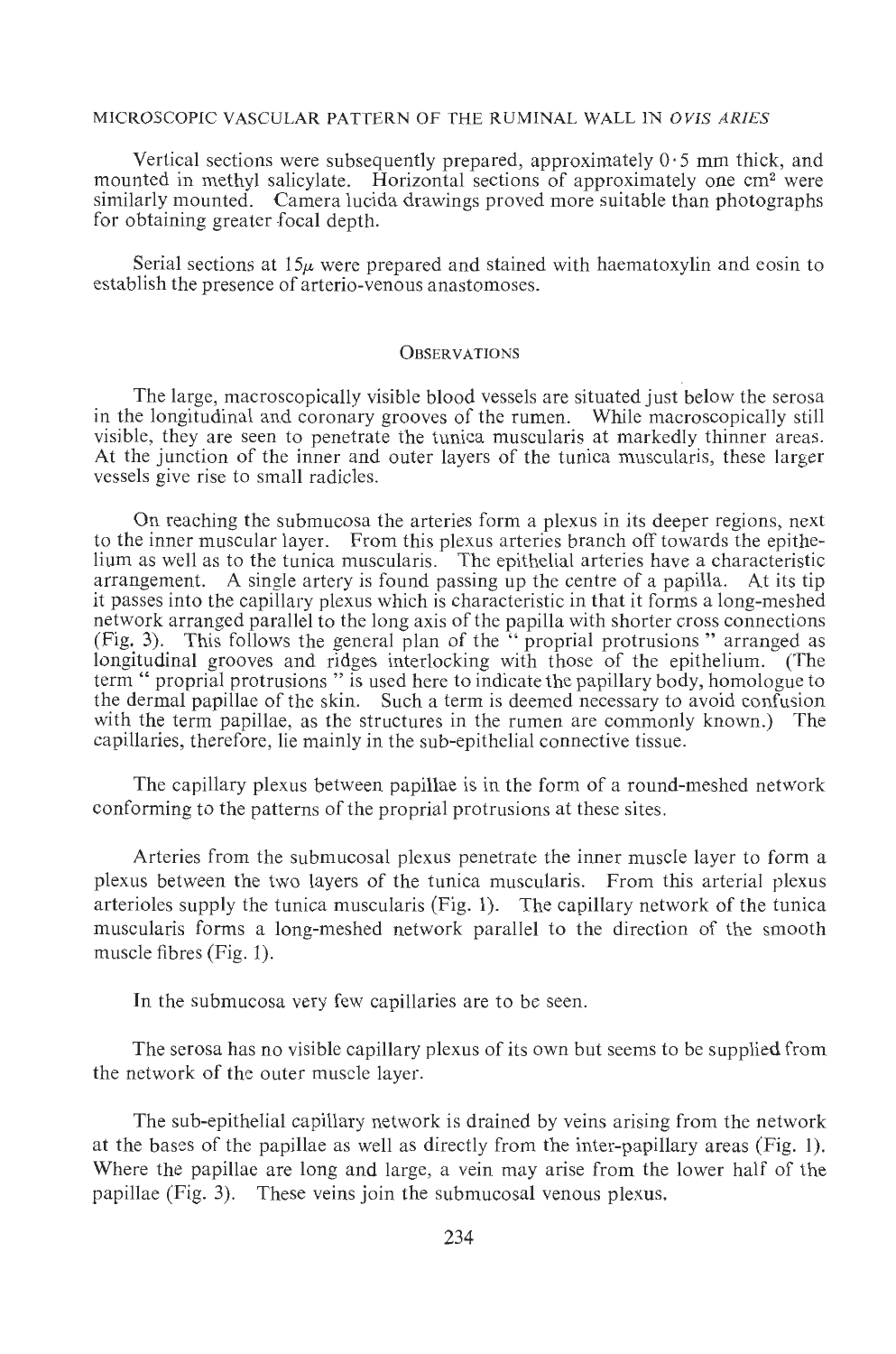

FIG. 1.—Semi-schematic camera lucida drawing compiled from a series of sections. a. Epithelium; b. Sub-epithelial capillary network; c. Submucosa; d. Artery; e. Vein; f. Inner muscular layer; g. Outer muscular layer; h. Se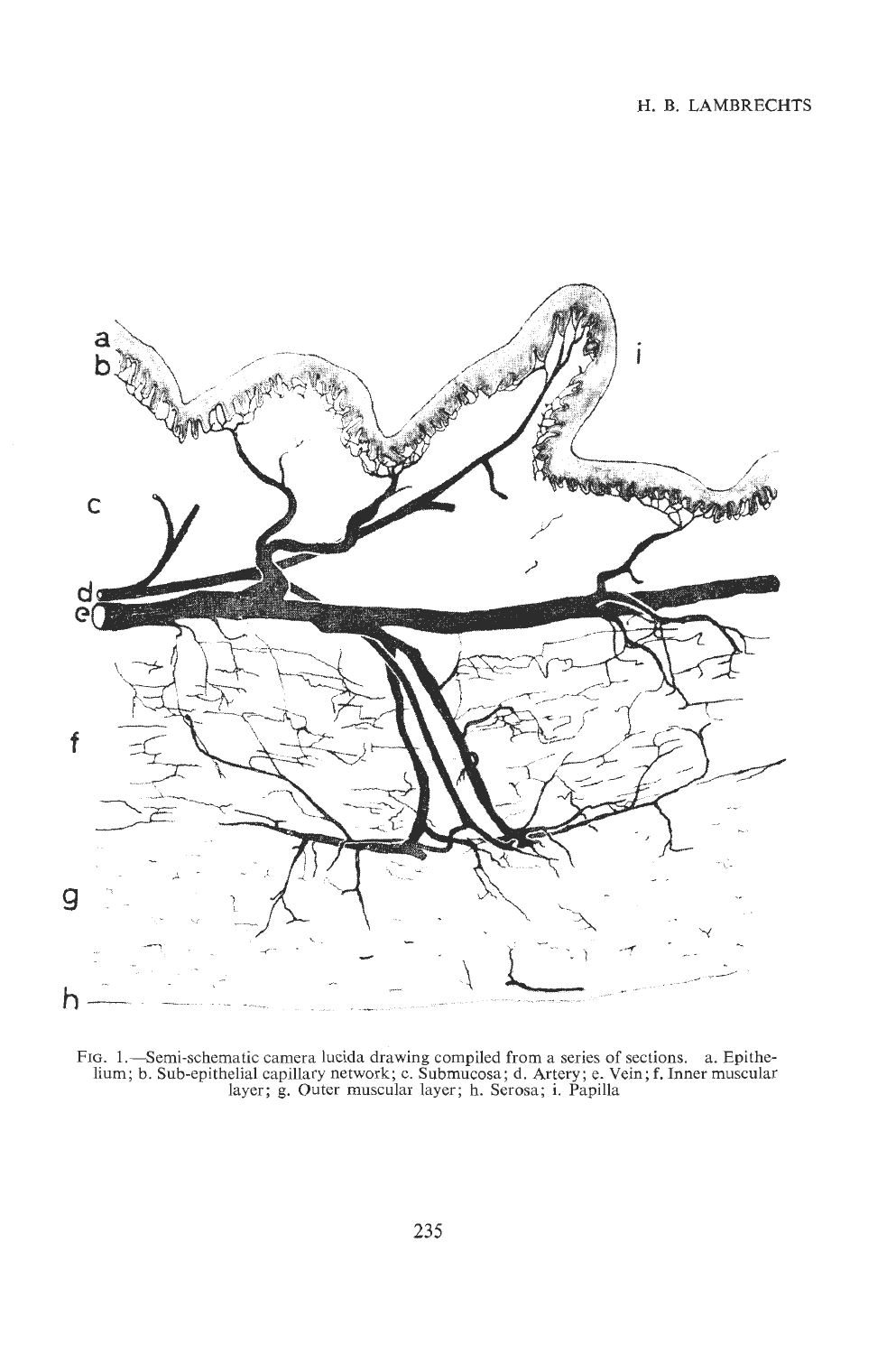## MICROSCOPIC VASCULAR PATTERN OF THE RUMINAL WALL IN *OVIS ARIES*



FIG. 2.—Camera lucida drawing of sub-epithelial capillary network. Due to the density<br>of the epithelium on these papillae, the vessels are not visible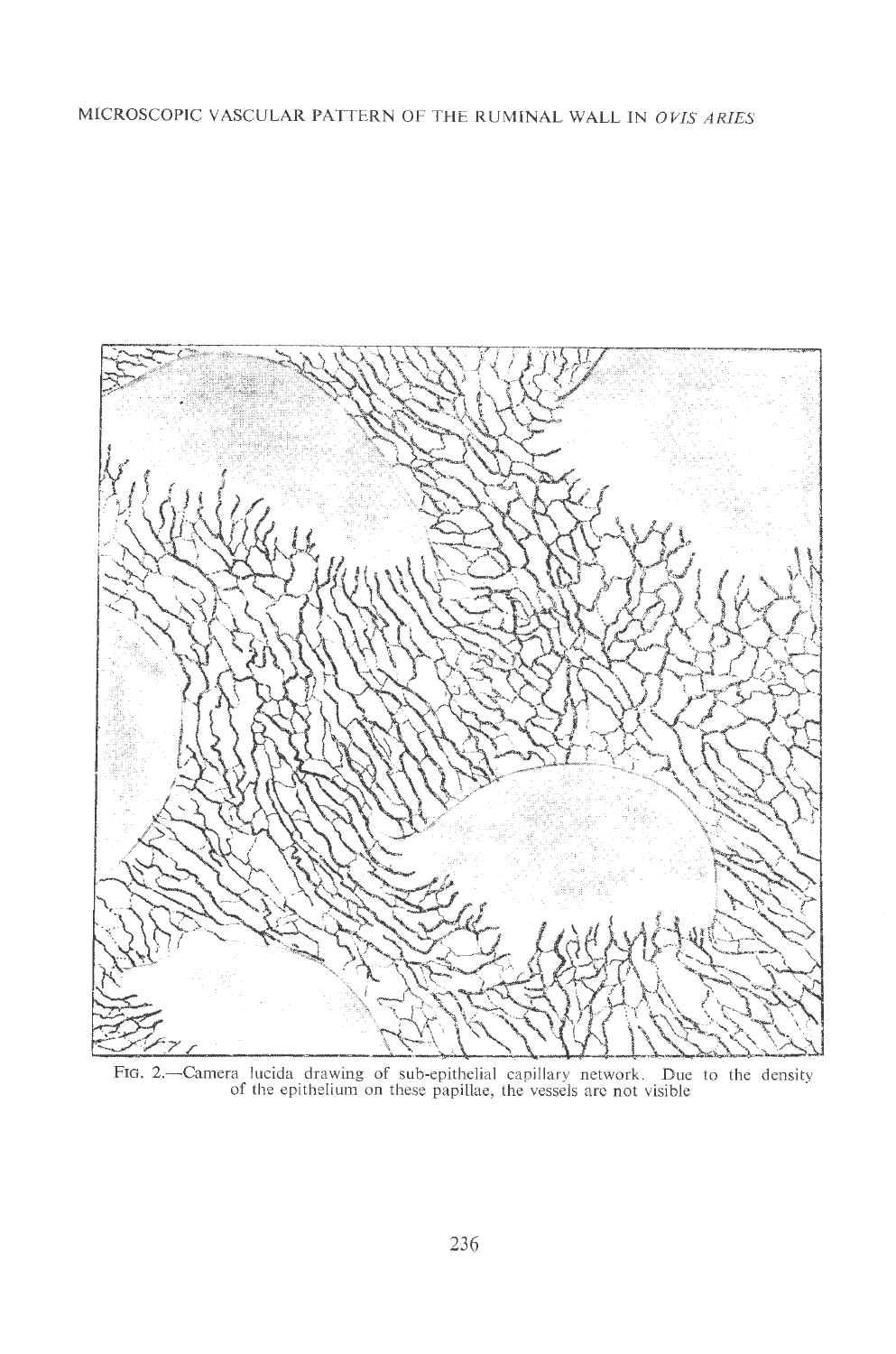

FIG. 3.-Camera Iucida drawing of a large papilla showing the venous drainage

The capillary network from the tunica muscularis drains mainly into a venous plexus between the two muscle layers. From this plexus satellite veins accompany the artery to end in the submucosal plexus. Small veins and venules may drain directly from the inner muscle layer to the submucosal venous plexus, while from the outer muscle layer, venules drain into small subserosal veins.

On microscopical examination of the serial sections, an arterio-venous anastomosis was found at the base of a papilla. The presence of such anastomoses would explain why, after India ink injection, all arteries and veins are filled with ink, whereas the capillaries are only filled in some localized areas of about 20 em diameter. The injection mass must have been short-circuited through some of the anastomoses.